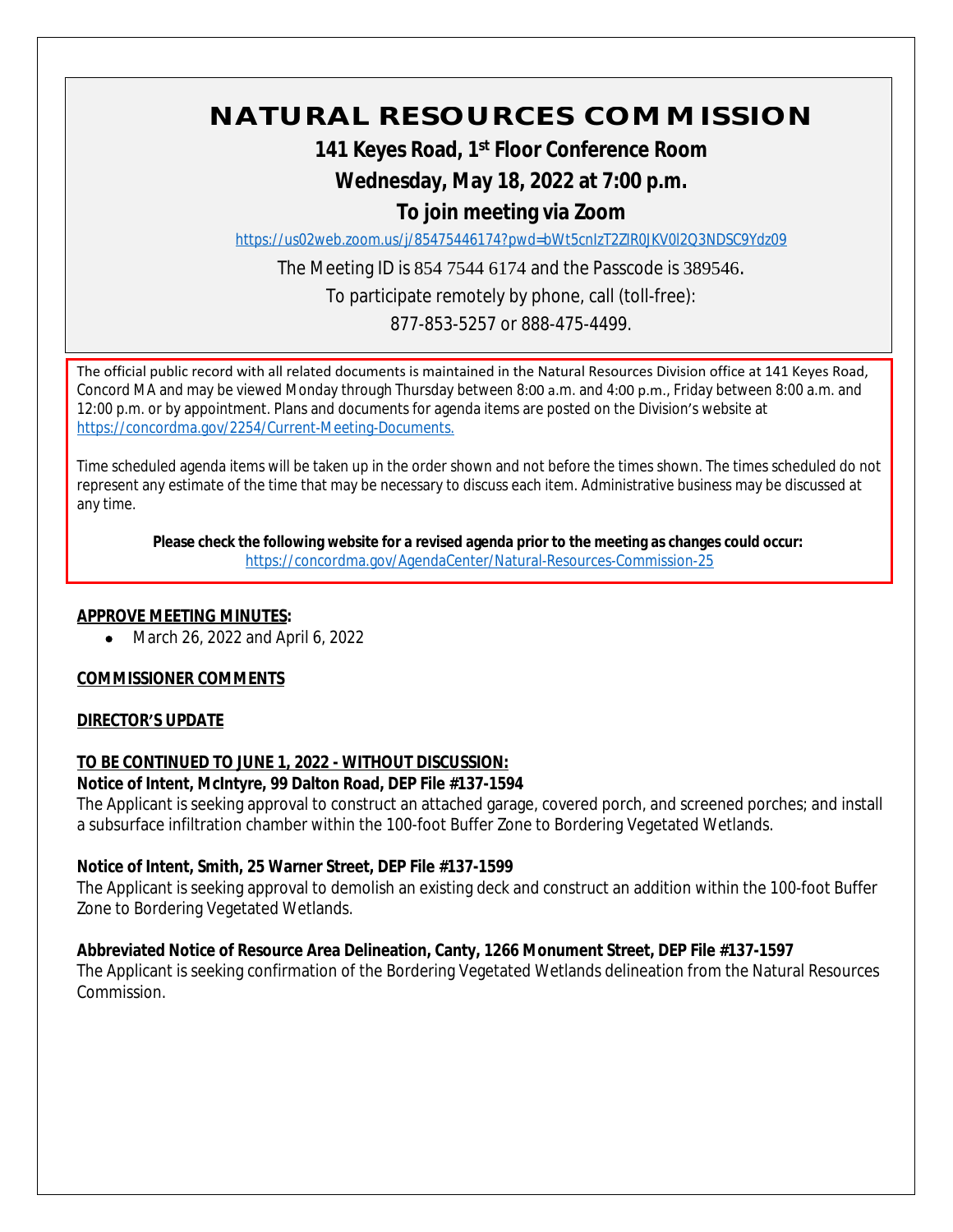#### **Notice of Intent, Minute Man National Historical Park, 5B & 34 Old Bedford Road, and 78A, 85A, 102A, 751 & 965 Lexington Road, DEP File #137-1598**

The Applicant is seeking approval to replace the existing Battle Road boardwalks within Bordering Vegetated Wetland, the 200-foot Riverfront Area to Mill Brook, and the 100-foot Buffer Zone to Bank and Bordering Vegetated Wetlands.

## **CONTINUANCES (to be heard this evening):**

# **7:05 pm – Notice of Intent, Fredette, 286 Barretts Mill Road, DEP File #137-1590**

The Applicant is seeking approval to remove a wooden deck, shed, portions of a paved driveway, and retaining walls; install an in-ground swimming pool, pool house, boardwalk, stone patio, retaining walls, vegetable garden, fencing, and stone steppers; repave a driveway, and relocate a playset within Bordering Land Subject to Flooding, the 200-foot Riverfront Area to Spencer Brook and an unnamed perennial tributary to Spencer Brook, and the 100-foot Buffer Zone to Bank and Bordering Vegetated Wetland.

## **7:10 pm – Request for Determination of Applicability, Parkhurst, 127 Tarbell Spring Road, RDA File #22-7**

The Applicant is seeking approval to remove invasives and replant with native species, install a native plant bed, fieldstone retaining wall, new rain garden and play area, and repair an existing fieldstone wall within the 100-foot Buffer Zone to Bank and Bordering Vegetated Wetlands.

## **7:15 pm – Notice of Intent, Stanislawzyk, 48 Elm Street, DEP File #137-1602**

The Applicant is seeking approval to construct an addition within the 200-foot Riverfront Area to the Sudbury River and the 100-foot Buffer Zone to Bank and Bordering Vegetated Wetlands.

## **NEW APPLICATIONS (to be heard this evening):**

# **7:25 pm – Notice of Intent, Kowaloff, 228 Park Lane, DEP File #137-1595**

The Applicant is seeking approval to convert an existing breezeway to an addition; construct a porch, patio, and deck stairs; and replace an existing deck within the 100-foot Buffer Zone to Bordering Vegetated Wetlands.

#### **7:30 pm – Request for Determination of Applicability, Beresford, 604 Old Marlboro Road, RDA #22-8**

The Applicant is seeking approval to replace an existing screen porch with an addition within the 100-foot Buffer Zone to Bordering Vegetated Wetlands.

#### **7:35 pm – Request for Determination of Applicability, Griesinger, 1266 Lowell Road, RDA #22-9**

The Applicant is seeking approval for construction access for work associated with razing an existing barn and constructing a new barn and sewage disposal system. The proposed construction access is within the 100-foot Buffer Zone to Bordering Vegetated Wetlands.

# **7:40 pm – Abbreviated Notice of Resource Area Delineation, Hodgson, 67 Nut Meadow Crossing, DEP File #137-\***

The Applicant is seeking confirmation of the Bank delineation from the Natural Resources Commission.

#### **7:45 pm – Request for Determination of Applicability, Tyson, 701 Bedford Street, RDA #22-10**

The Applicant is seeking approval to replace an existing deck within the 100-foot Buffer Zone to Bordering Vegetated Wetlands.